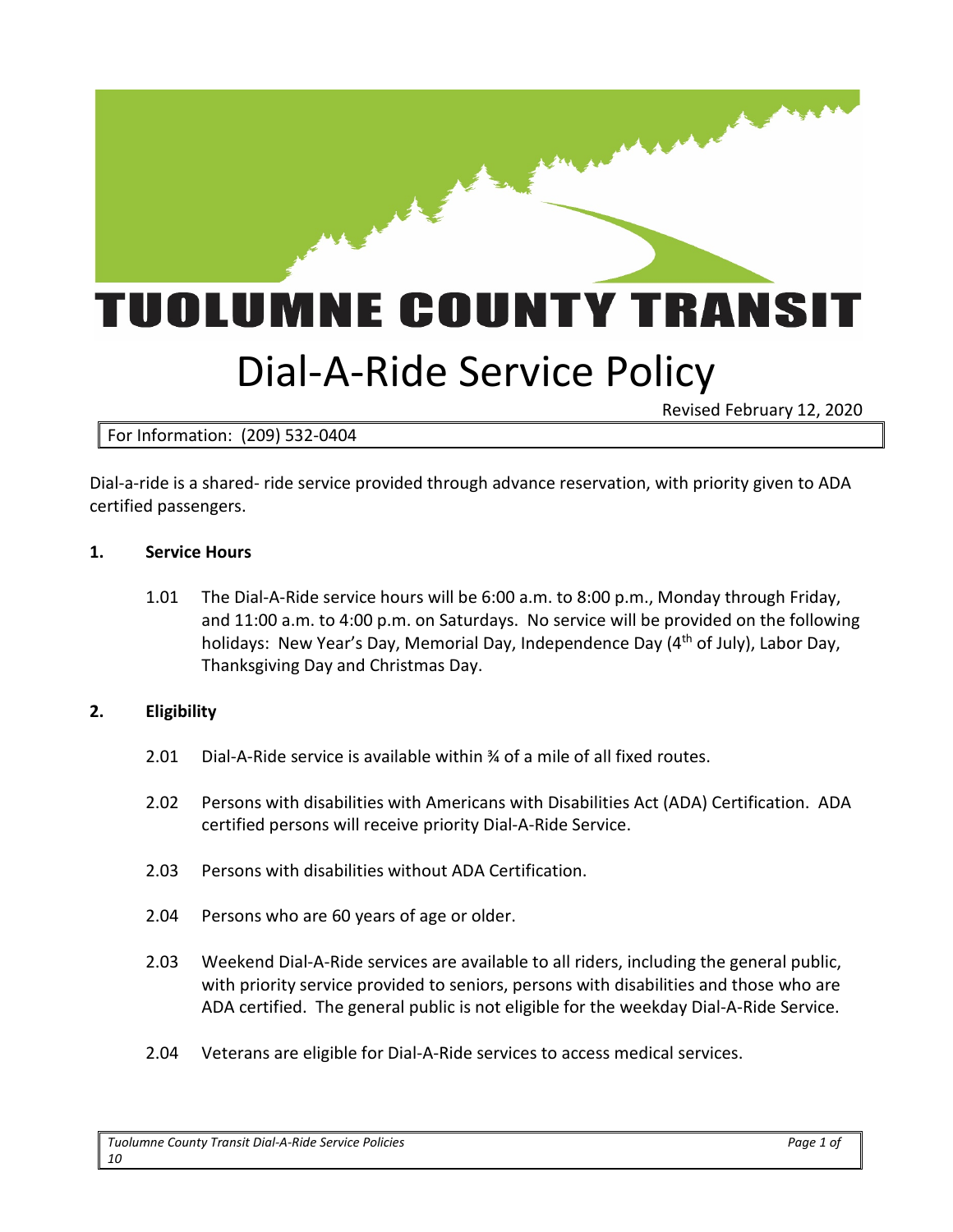### **3. Reservation Procedures**

- 3.01 Scheduling Rides: ADA Certified passengers must call before 5:00 p.m. the day before they wish to ride, or up to fourteen (14) days in advance. Rides requested in this way will be given priority over non-ADA Certified disabled riders and seniors (60 and over). You may also call at least two (2) hours in advance the same day, but your request will be filled on a space available basis only.
- 3.02 Non-ADA Certified disabled and age 60 and over passengers must call before 5:00 p.m. the day before they wish to ride, or up to seven (7) days in advance. You may also call at least two (2) hours in advance the same day, but your request will be filled on a space available basis only.
- 3.02 For ADA Certified passengers, Dial-A-Ride is required to schedule trips within one (1) hour before or after the requested time. Passengers will be given a range of time for their pick-up to occur. Occasionally, the scheduler will need to adjust a passenger's desired travel time so that another rider can be fit into the schedule. We ask for your cooperation and understanding when this occurs. We will do everything possible to avoid changing your ride time if we think it will make you late for an appointment. If your ride time is changed, a Dial-A-Ride staff member will call to advise you of the new pick-up time.
- 3.03 General public riders booking rides for Saturday Dial-A-Ride may call up to fourteen (14) days in advance. We recommend calling the office the day before your desired pick up time.
- 3.04 Subscription service is available on a space available basis. Please contact the Transit Office at 532-0404 for more information.

# **4. Trip Reservations**

- 4.01 To reserve a ride, phone the Tuolumne County Transit office at 532-0404
- 4.02 Reservations may be made between the hours of 7:00 a.m. and 6:00 p.m., Monday through Friday and 9:00 a.m. to 4:00 p.m. on Saturdays. Reservations may be made on Sundays and Holidays by leaving a voice recorded message requesting the desired travel time and place, and a return call phone number to confirm your trip. You will be called back to confirm trip reservation between 4:00 p.m. and 6:00 p.m. on Sunday or the Holiday, as appropriate.
- 4.03 Trips are provided on a space available and priority basis. When space is available same day service will be provided.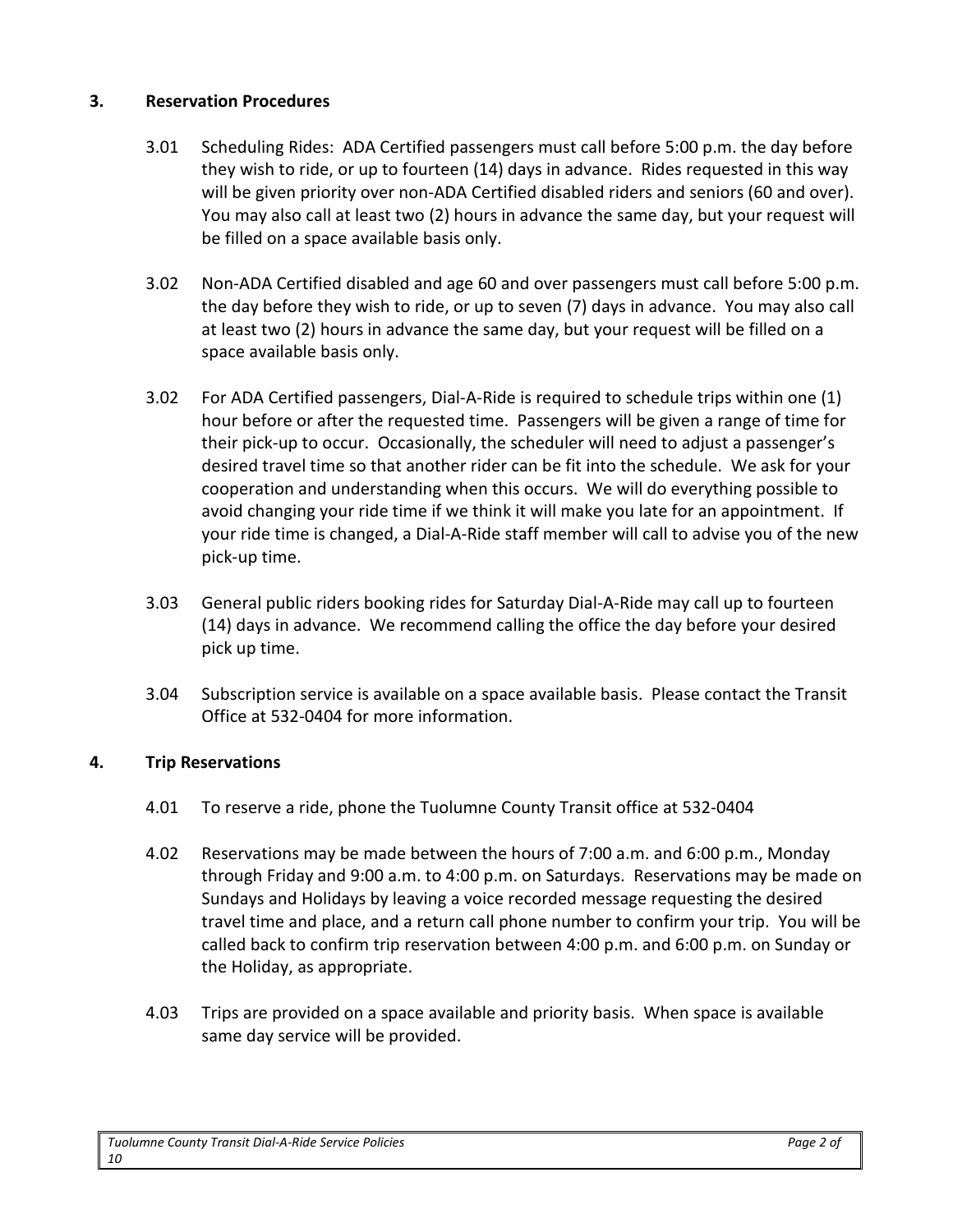- 4.04 Return trip reservations should be made when you schedule your initial trip. "Will call" return trips will be accommodated on a space available basis. Persons making "will call" return trips should expect pickup delays of up to two hours.
- 4.05 Reservations: Passengers are responsible for providing the following information when using Tuolumne County Transit Dial-A-Ride service:
	- (1) Desired time for pick-up, or appointment time.
	- (2) Time for return pick-up (if required).
	- (3) Address of ride origination.
	- (4) Address of destination.
	- (5) Whether the passenger has a personal care attendant (PCA) or guest(s).
	- (6) Whether the passenger requires a wheelchair, other mobility device or lift assistance.
	- (7) Any special requirements. It is recommended that the passenger talk to the Dial-A-Ride supervisor for advice on this situation.
- 4.06 Passengers should have all information ready when placing a call and write down reservation times when they are read back by the scheduler. It is recommended that the requesting passenger ask the scheduler's name when making reservations, cancellations, or changes to their scheduled pick-up.
- 4.07 Passengers should let the scheduler know if you have any special pick-up or drop-off requirements. This is especially important in apartment and office complexes with multiple entry and exit points. When requested, passengers can be provided with a 3-5 minute phone call prior to bus arrival. If you do not need a same-day reservation and/or need to make a number of reservations, calling after 11:00 a.m. is appreciated.

#### **5. Fares**

- 5.01 The Dial-A-Ride general fare is \$3.00 per passenger for each one-way trip.
- 5.02 A Dial-A-Ride Day Pass is \$7.00 and is valid for unlimited trips on the day on which it is first used.
- 5.03 The Dial-A-Ride Monthly Pass is \$100.00 and is valid for all Dial-A-Ride and Fixed Route services in the month for which it is purchased.
- 5.05 Dial-A-Ride Ticket Books (15 tickets in each book) are available for \$45.00.
- 5.06 Drivers do not make change, exact fare is required.
- 5.07 Passengers who have purchased a pass (day or monthly) are expected to travel with it at all times and may be asked by the driver to produce the pass for inspection at any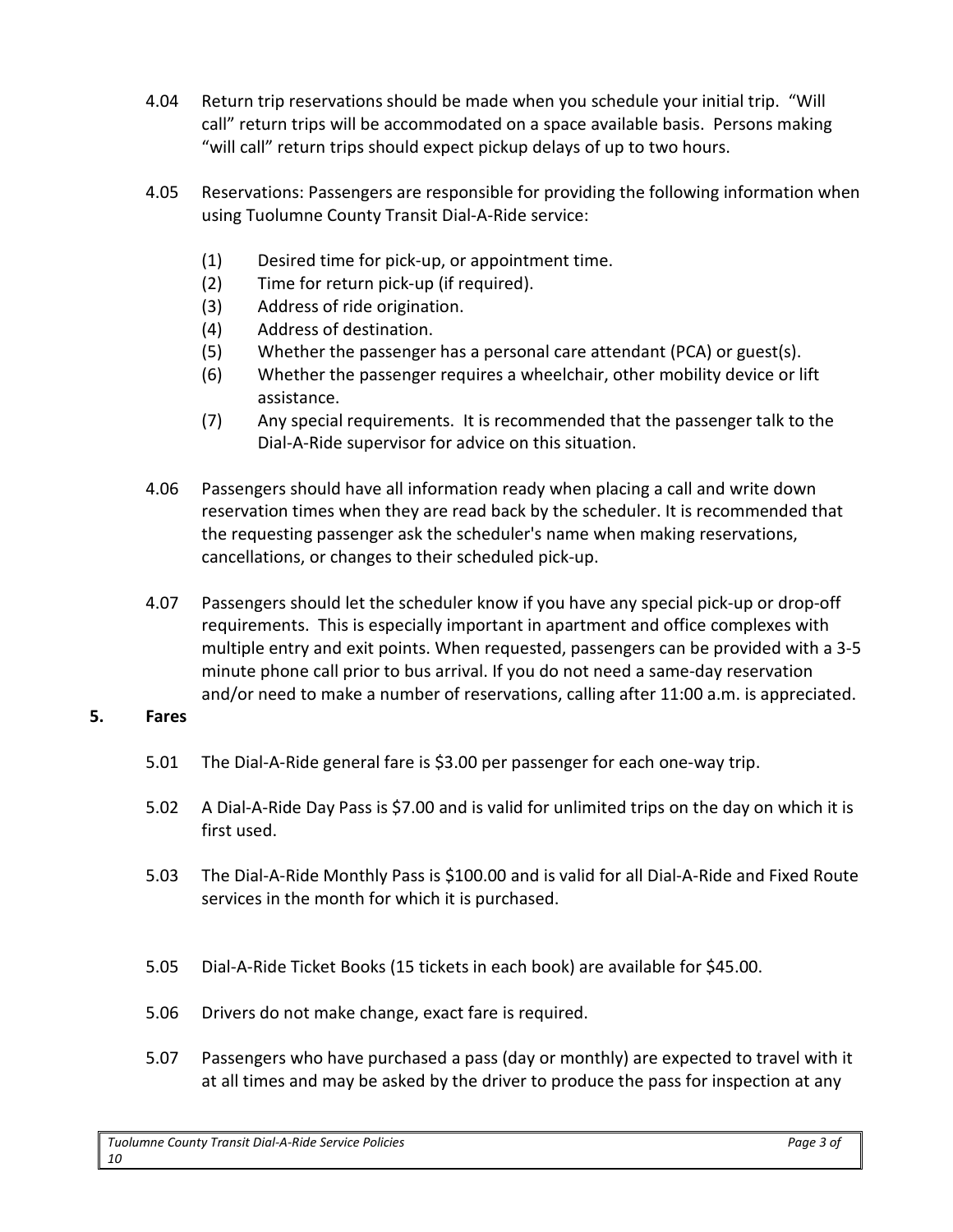time. Failure to travel with a pass may result in the denial of transit service until the pass is produced.

### **6. Transfers**

6.01 Passengers may transfer free from Dial-A-Ride to any Tuolumne County Transit fixed route.

### **7. Cancellations and Changes**

- 7.01 To cancel a scheduled trip, please call the Tuolumne County Transit Dispatch Office at 532-0404 as soon as you know you don't need the ride, or at least one (1) hour prior to your scheduled pick up time. Drivers are not permitted to accept information regarding cancellations or changes, passengers must call the Dispatch Office. Cancellations less than one (1) hour in advance will count as a "no show".
- 7.02 If a passenger fails to show up at the designated location for a scheduled trip, the Dispatch Office will attempt to contact the person by phone while the driver waits for up to three (3) minutes. If the passenger fails to appear within (3) minutes, the driver will leave and a "no show" missed trip notice will be mailed by the Dispatch Office to the person's residence.
- 7.03 Once a passenger has boarded the transit vehicle, changes to the trip destination and/or trip times are discouraged and may not be accommodated.
- 7.04 A passenger failing to show up for two (2) scheduled trips within a period of sixty (60) consecutive calendar days or three (3) scheduled trips with a period of one hundred twenty (120) consecutive calendar days, shall be cause for issuance of a bill for service and a *First Notice* of pending suspension of service privileges. Should an individual who has been issued a *First Notice* miss one (1) additional scheduled trip during the six months following the issuance of the *First Notice*, that individual will be issued a *Notice of Intent to Suspend*. The *Notice of Intent to Suspend* will inform the individual of the suspension of Tuolumne County Transit paratransit service for a period of sixty (60) calendar days.

# **8. Pick Up and Drop Off**

- 8.01 Passengers should wait at the entrance/exit of their pick-up location and be visible to the bus operator.
- 8.02 The dispatcher will give the passenger a pick-up window of 45 minutes (15 minutes prior to and 30 minutes after the scheduled time). Direct transportation from the pickup location to the delivery location usually does not occur. Please take into consideration the 45 minute pick up window, delayed times and indirect travel when negotiating a pick-up time, as well as when scheduling personal appointments.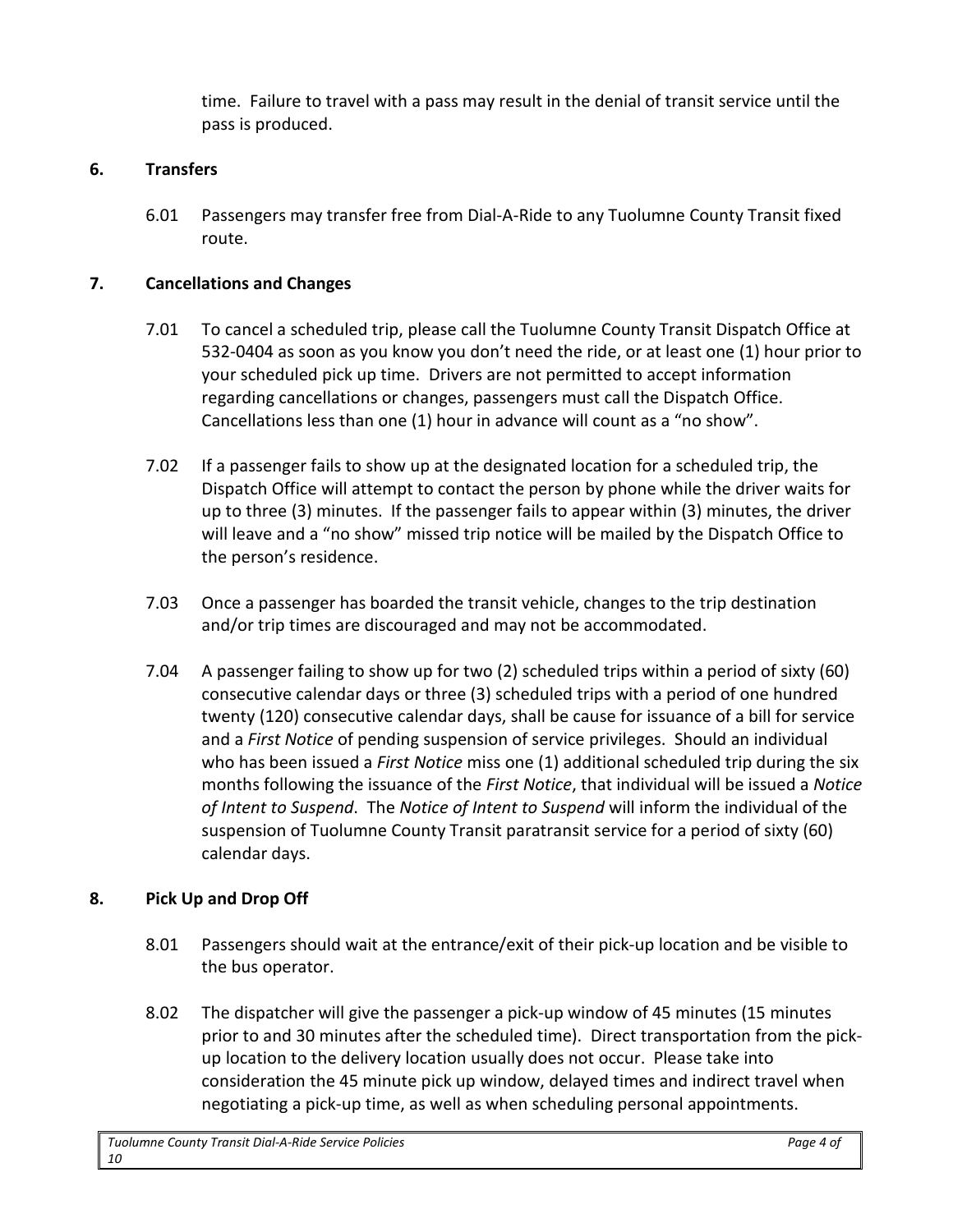- 8.03 Dial-A-Ride is an origin to destination service. Drivers cannot enter private residences. Drivers will assist passengers from door to door only when the passenger requires such assistance.
- 8.04 Drivers will wait no more than three (3) minutes at each stop for passengers.
- 8.05 Drivers will assist with packages limited to two (2) trips to the door with no more than four (4) bags and/or packages per trip to the door.
- 8.06 Passengers must be able to control and attend to all of their own bags and packages while on the bus. Bags and packages must not interfere with other passengers or the available seating inside the bus, if needed by other passengers, nor can they block any aisles or ADA accessible areas.
- 8.07 Buses will not enter a private driveway without the written consent of the property owner. Trees and bushes along driveways and private roads must remain trimmed and clear to accommodate large transit vehicles, or service may not be provided.

### **9. Companions and Personal Care Attendants**

- 9.01 Persons certified as disabled (pursuant to the Americans with Disabilities Act) and requiring the assistance of a personal care attendant (PCA), may be accompanied by their PCA provided the PCA is picked up and dropped off at the same point as the passenger. A Personal Care Attendant is someone who is essential for the passenger to utilize transit services. PCAs will not be charged a fare when accompanying a paying passenger.
- 9.02 A passenger may request a ride for a *companion*. The *companion* must be picked up and dropped off at the same point as the passenger. The *companion* will pay the same fare as the passenger.

#### **10. Mobility Devices**

- 10.01 Wheelchair/mobility device users should remain in their wheelchair/mobility device and, for their safety, wear a lap belt during loading and unloading. If possible, wheelchair/mobility device users are encouraged to transfer to a bus seat and secure the provided lap belt while riding on Tuolumne County Transit.
- 10.02 For their safety, all wheelchair/mobility device users who remain in their wheelchair/mobility device while riding Tuolumne County Transit are encouraged to utilize the provided lap and shoulder occupant securements.
- 10.02 Drivers will not push wheelchairs or mobility devices up or down inclines or over barriers.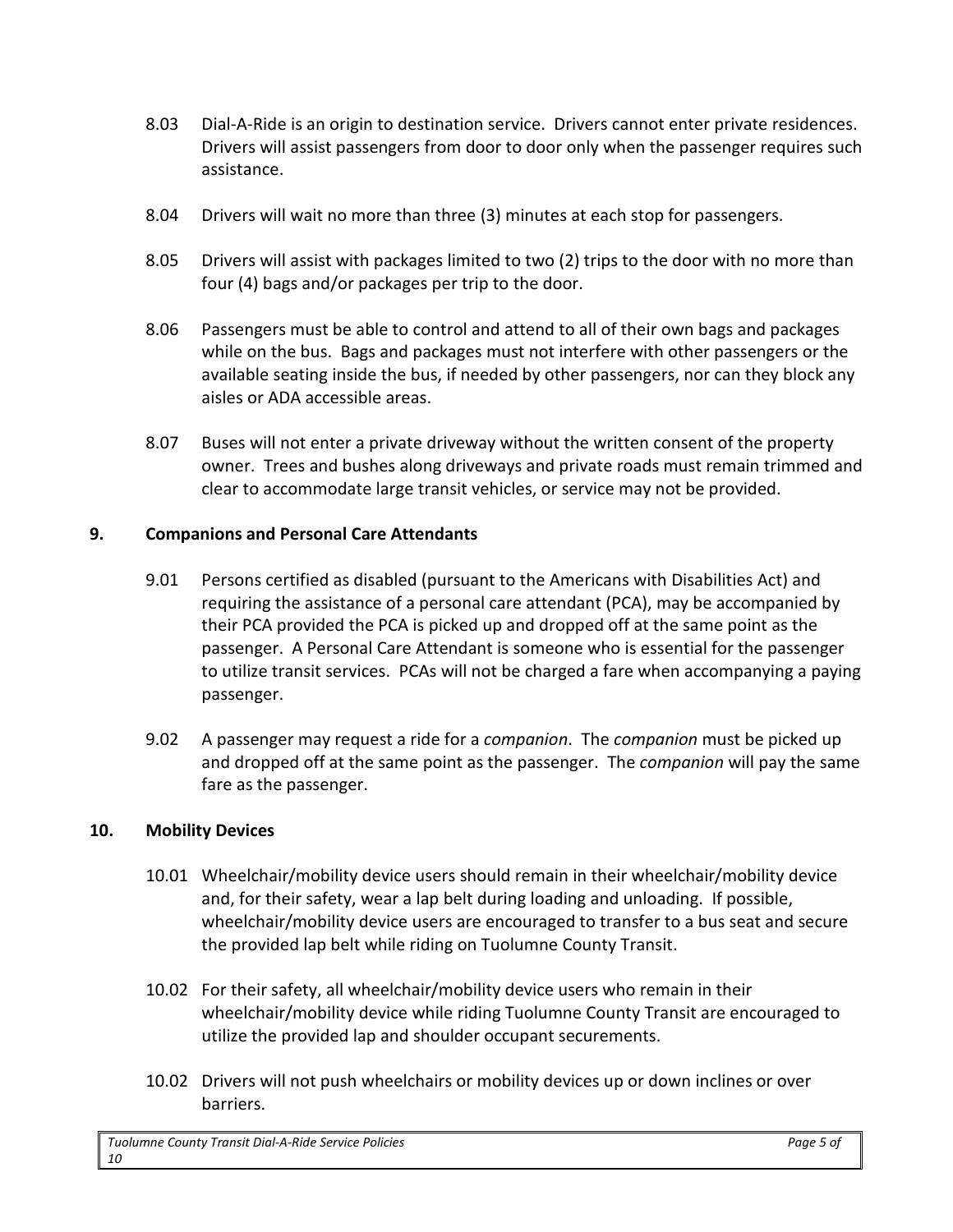10.03 All wheelchair/mobility devices will be secured to the bus.

# **11. Children**

- 11.01 Passengers are encouraged to secure infants and small children in a child safety restraint seat fastened to the bus seat by a seatbelt or hold them on your lap.
- 11.02 Car seats are not provided by Tuolumne County Transit.
- 11.03 All passenger provided car seats must be secured by the passenger and are the responsibility of the passenger.
- 11.04. Children under the age of 10 years must be accompanied by an adult or older child (12+) to ride on Tuolumne County Transit.
- 11.05 Children under the age of 12 years may ride Tuolumne County Transit free of charge if they are accompanied by a fare paying companion.

# **12. Lost and Found**

12.01 If you lose something on a Tuolumne County Transit bus, call the Transit office (532- 0404) immediately. Items may be claimed at the Tuolumne County Transit office located at 13033 Sanguinetti Road in Sonora during normal business hours. *Items will be held for thirty (30) days only.*

# **13. Rules and Procedures for Riding on Tuolumne County Transit Dial-A-Ride Buses**

- 13.01 Please let those exiting the bus to do so before boarding.
- 13.02 Please be patient when drivers are securing wheelchairs/mobility devices/durable medical equipment and assisting other passengers.
- 13.03 Remain seated when bus is in motion.
- 13.04 Keep aisles clear. Packages, strollers and shopping carts should be kept under the seats or folded between seats. Passengers must be able to control and attend to all of their own bags, packages or durable medical equipment while on the bus. Bags, packages, or other carry-on items must not interfere with other passengers or the available seating inside the bus, if needed by other passengers, nor can they block any aisles or ADA accessible areas. State law requires the area between the driver and the front door be kept clear at all times.
- 13.05 Eating is prohibited on all Tuolumne County Transit buses. Drinking of non-alcoholic beverages is permitted only from enclosed spill-proof containers.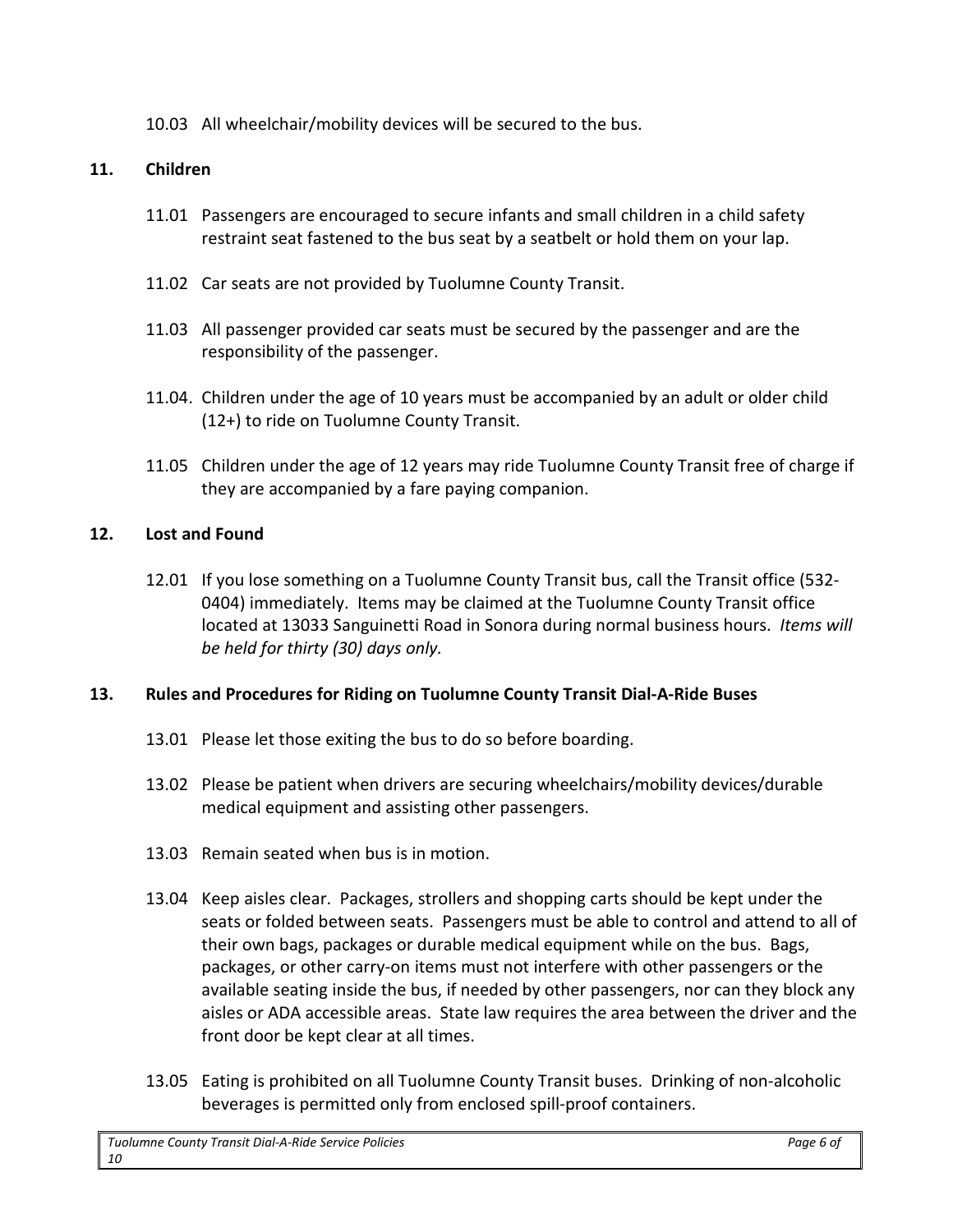- 13.06 Use of alcohol or tobacco products is prohibited on all Tuolumne County Transit buses and at all bus stop locations.
- 13.07 Music and video devices players may only be played through earphones and at a volume unheard by other passengers.
- 13.08 Shirts and shoes must be worn at all times.
- 13.09 Wet clothing, such as swim suits, will not be allowed. However, wet clothing due to weather conditions is only discouraged.
- 13.10 No animals, except for service animals permitted by the ADA, are allowed on board Tuolumne County Transit buses or at bus stops.
- 13.11 Spitting, urinating or defecating on the bus or at bus stops is prohibited.
- 13.12 Large, bulky items are prohibited. However, fishing poles and other recreational equipment may be permitted at the driver's discretion. Items that roll, such as skateboards, must be held securely while on board.
- 13.13 All hazardous items, such as toxic materials (gasoline, explosives, flammable liquids, etc.) or unpackaged plate glass, are strictly prohibited due to public safety.
- 13.14 No firearms are allowed on board buses except for law enforcement officers, uniformed and properly credentialed security guards and other persons with applicable permits.
- 13.15 Always wait until the bus has departed before walking behind it to cross the street.
- 13.16 All persons using Tuolumne County Transit services are expected to conduct themselves courteously and with decorum. The privilege of using Tuolumne County Transit services may be suspended, either temporarily or permanently, in the event a passenger: (a) is abusive, offensive or insulting to any other passenger, the vehicle operator or any other Transit employee; (b) engages in any conduct or activity which is hazardous to himself or herself or to any other person; (c) damages, vandalizes or destroys any property of the Transit Operator, the County or the Tuolumne County Transit Agency (TCTA).
- 13.17 A passenger may not be allowed on a vehicle if his or her body odor or physical hygiene will disturb the reasonable comfort of other passengers or transit staff. A passenger will be given notice and an opportunity to correct the odor or hygiene problem prior to discontinuing riding privileges, unless in the judgment of transit staff, that person places existing passengers in extreme discomfort or is considered a health risk for others.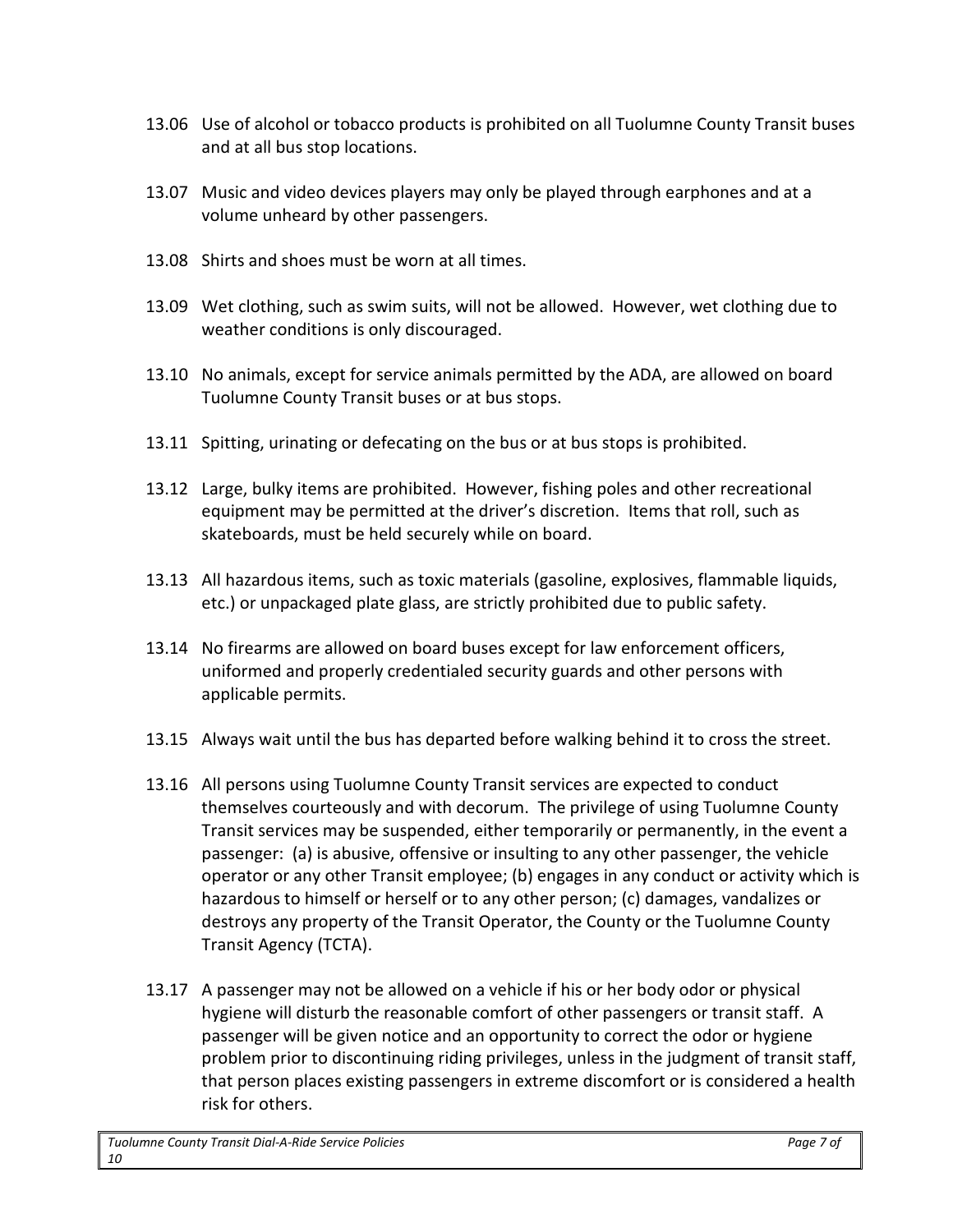- 13.18 When passengers are in a Tuolumne County Transit vehicle that is equipped with seatbelts the following is applicable:
	- A. A passenger who is 16 years of age or older in a bus shall be properly restrained by a safety belt.
	- B. A parent, legal guardian, or chartering party shall not transport on a bus, or permit to be transported on a bus, a child, ward, or passenger who is eight years of age or older, but under 16 years of age, unless he or she is properly restrained by a safety belt.
	- C. Except as provided in subdivision (d), a parent, legal guardian, or chartering party shall not transport on a bus, or permit to be transported on a bus, a child, ward, or passenger who is under eight years of age and under four feet nine inches in height, unless he or she is acceptably restrained by a safety belt.
	- D. If it is not possible to ensure a child, ward, or passenger who is under eight years of age and under four feet nine inches in height is acceptably restrained by a safety belt because of his or her size, a parent, legal guardian, or chartering party shall either secure him or her in an appropriate child passenger restraint system that meets applicable federal motor vehicle safety standards, or if the child, ward, or passenger is under two years of age, may authorize a parent, legal guardian, or chartering party to hold him or her.
- 13.19 Refusal to comply with these rules may result in the passenger's removal from the bus and denial of their privilege to use Tuolumne County Transit services. Drivers are authorized to summon law enforcement officials to ensure passenger safety and efficient transit service.
- 13.20 Transporting Life-support Equipment: Passengers may travel with respirators, portable oxygen, and other life-support equipment, provided such transport does not violate laws or rules related to transportation of hazardous materials.

# **14. Reasonable Modification**

- 14.01 The goal of the reasonable modification policy is to provide a means, accessible to and usable by individuals using Tuolumne County Transit services, to request a modification in TCT's policies and practices.
- 14.02 Tuolumne County Transit will do its best to accommodate reasonable modification, but will consider the safety of its passengers first. TCT will deny a reasonable modification request if it will result in a service alteration, direct threat to safety, or is an undue financial and/or administrative burden.
- 14.03 A reasonable modification may be requested:
	- a. When applying for ADA certification.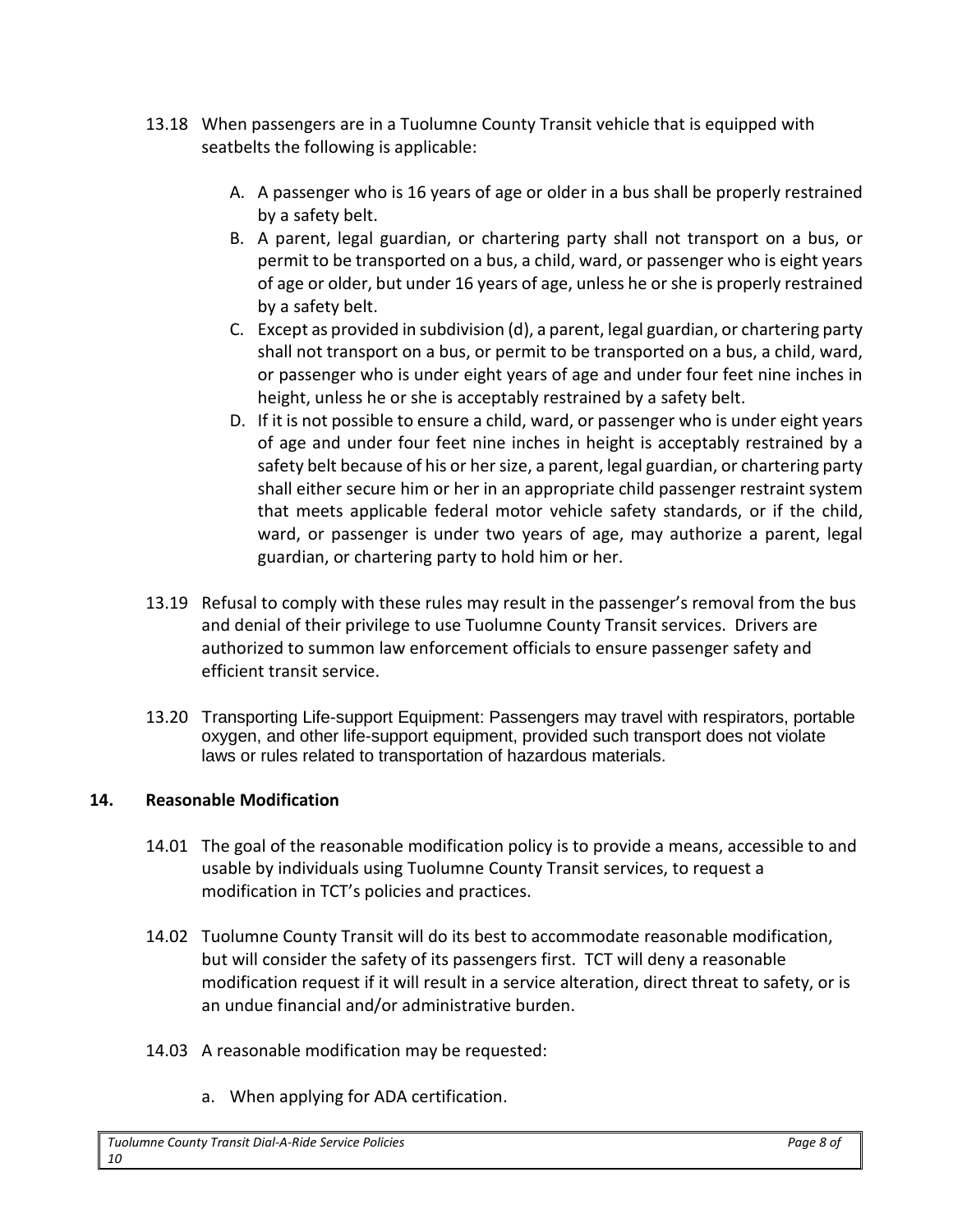- b. Calling Tuolumne County Transit, (209.532.0404) when making a DAR reservation.
- c. On-the-Spot-Request If not feasible to make the request in advance, you may ask the driver. The driver has the right to determine if the on-the-spot request will create direct threat to the safety of his/her passengers. If found to be a safety threat, the request will be denied. The driver will call dispatch to be recorded.
- 14.04 If you are denied a reasonable modification, you can appeal. Appeals must be received by the Executive Director within ten (10) business days of the denial. Call Tuolumne County Transit at 209.532.0404 for an appeals form to be sent to you, or download the form from TCT webpage at[: www.tuolumnecountytransit.com.](http://www.tuolumnecountytransit.com/) Forms should be mailed back to:

Tuolumne County Transit 13033 Sanguinetti Rd Sonora, CA 95370